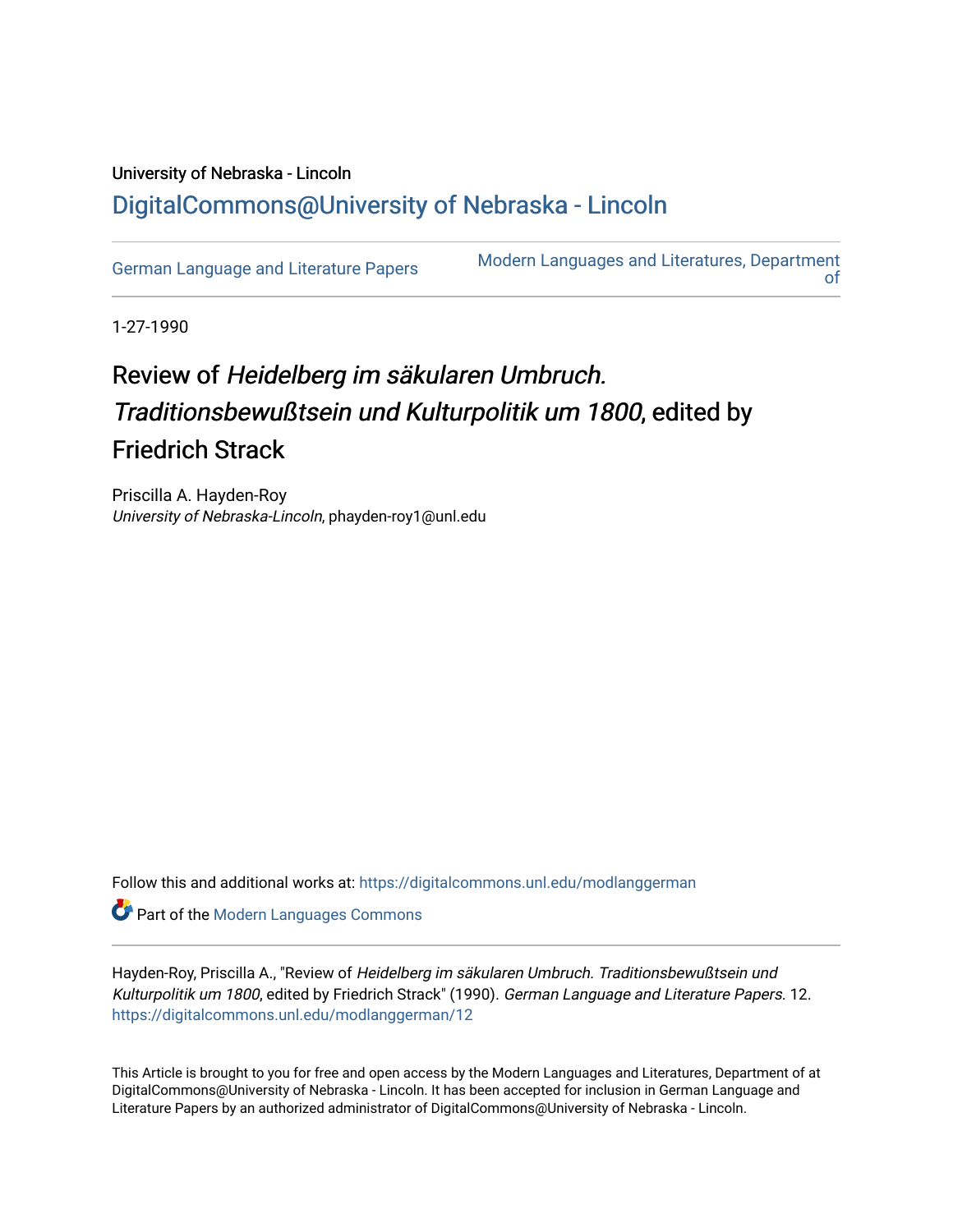Published in *German Quarterly* 63 (1990), 117-119.

Published by the American Association of Teachers of German (AATG) 112 Haddontowne Ct. #104, Cherry Hill, NJ 08034-3668 USA

http://germanquarterly.aatg.org/

Copyright © 1990 American Association of Teachers of German. Used by permission.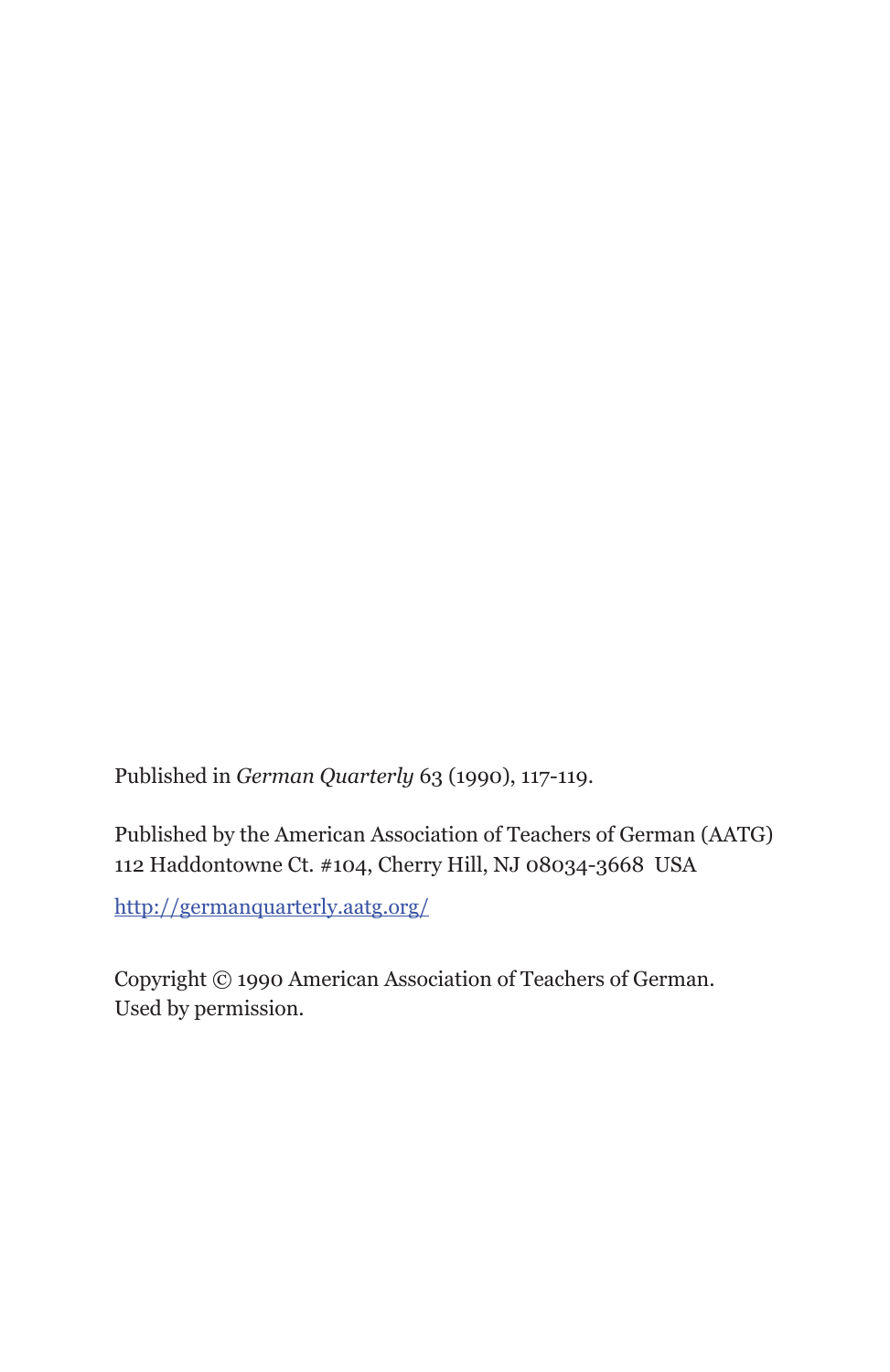*Heidelberg irn sakularen Urnbruch. Traditionsbewujjtsein und Kulturpolitik urn 1800.* Ed. Friedrich Strack. Deutscher Idealismus. Philosophie und Wirkungsgeschichte in Quellen und Studien 12. Stuttgart: Klett-Cotta, 1987. 568 pp.

This twelfth volume in the Nett-Cotta series on aspects of German Idealism maintains the high quality set by earlier volumes in this series. It consists of 23 articles that originally were presented at a colloquium held in Heidelberg in the fall of 1985 on the occasion of the 600th anniversary of Heidelberg University. The collection focuses on the period of transition at the University after 1803 when, in the wake of the Napoleonic Wars, the Palatinate was divided and Heidelberg was incorporated into Baden. The city's new territorial prince, Karl Friedrich, decided to improve the University and, following the trend in many German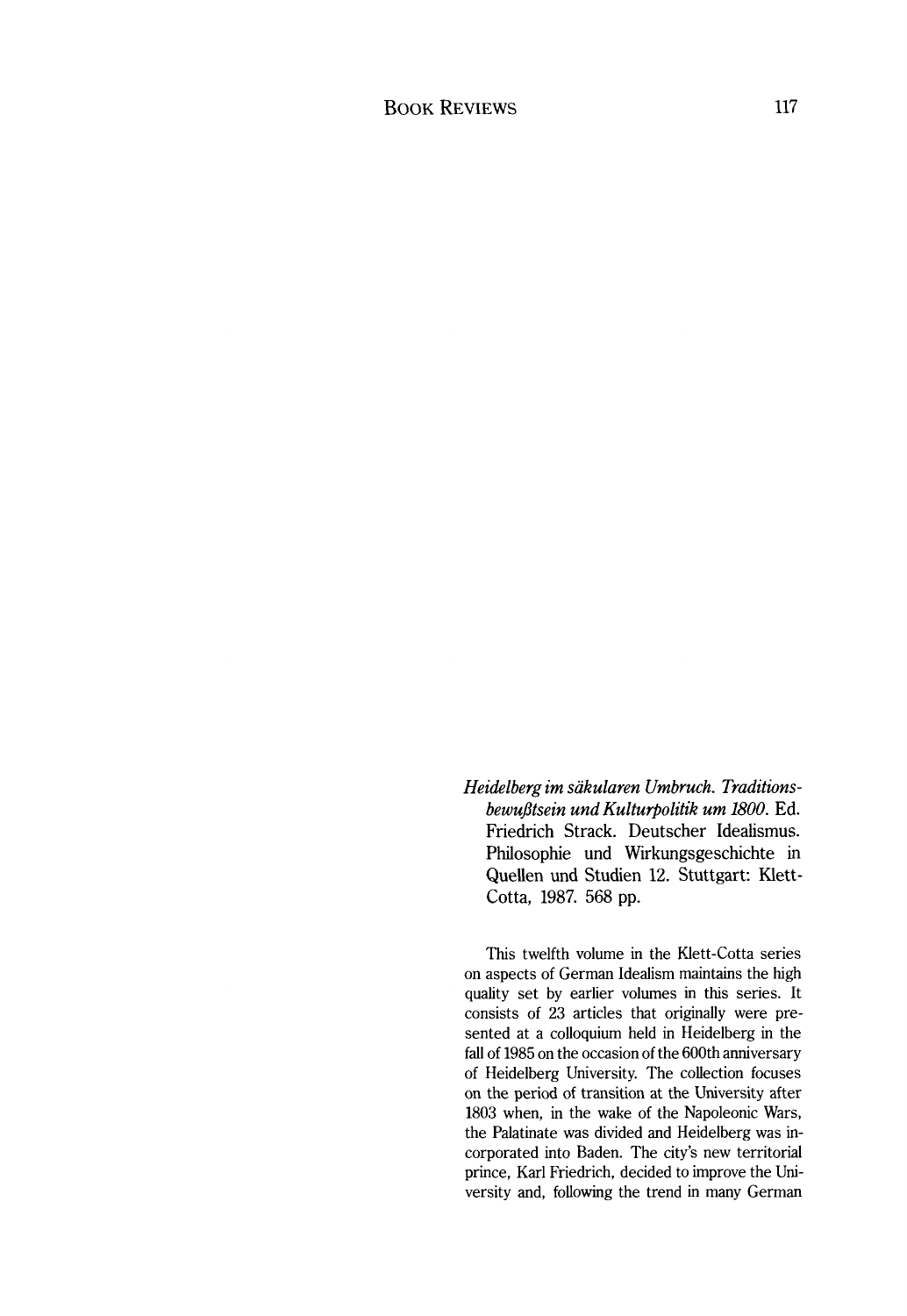territories, completely reorganized and secularized the University's fiscal and administrative structure (as discussed by Eke Wolgast 35-60). The University was able to attract leading German intellectuals of the period, becoming the home of what is known as Heidelberg Romanticism. It remains one of history's little paradoxes that the political situation facilitating the rise of an institution that became the haven of nationalistic sentiment was itself created by French military and political intervention.

The articles are divided into six sections: 1) history, politics, and law; 2) libraries, journals, and publishing; 3) literary life (the longest section); 4) the fine arts; 5) religion and the history of mythology; 6) philosophy and aesthetics. The interdisciplinary breadth of the collection admirably reconstructs something of the variety of intellectual concerns and positions within this Heidelberg enclave, as well as offering acute analyses of its varied relationships to Enlightenment thought, to Goethe, to the Early Romanticism of the Schlegels and Novalis, and to German Idealism. These intellectual connections help to locate Heidelberg Romanticism within the broad transition—as Fr. tual connections help to locate Heidelberg Roman-<br>ticism within the broad transition—as Fr.<br>Meinecke defined it—from eighteenth-century Enlightenment cosmopolitanism and progressivism to the emergence of the idea of a German nation state in the nineteenth century. Most of the articles treat some aspect of this problem. For example, Lothar Pikulik ("Die sogenannte Heidelberger Romantik") discusses the continuities and discontinuities between Early and Heidelberg Romanticism. Early Romanticism still belongs "als Überspitzung, als Uberreife und Herbst"  $(194)$  to the eighteenth century, he argues, while Heidelberg Romanticism rejects a view of historical progressivity in its turn to the past. But Pikulik also provides examples of persisting continuities to eighteenthcentury ideas, cases where the Heidelberg Romantics were unable "iiber den eigenen Schatten zu springen" (198). Gerhard von Hofe discusses in his article how the concept of "Volk" became for the Heidelberg Romantics the epitome of the "Kulturnation," the focal point of a literary-political program that was to serve to unify Germans within a national state. Again this stands in contrast, for example, to Herder's notion of "Volk," to which the Heidelberger clearly were indebted, but which was conceived within a universal-historical framework typical of the eighteenth century (250-51). Friedrich Strack comes to similar conclusions in looking at the Heidelberg Romantics' interest in

the Middle Ages. Significant continuities exist to the earlier Romantics, which Strack delineates, but the Heidelberger were the first to employ this interest as a cultural-political tool (278). Strack's differentiated analysis also points out the varying historical views among the Heidelberger themselves, which led to the diversity of opinion concerning, for example, the "Wunderhorn" collection. Giinter Niggl's article ("Geschichtsbewul3tsein und Poesieverstandnis bei den 'Einsiedlern' und den Briidern Grimm") also addresses this problem.

Besides the interest in German folk culture, the Heidelberg Romantic circle also cultivated an interest in German art, again finding here a potential tool for awakening nationalistic sentiment. Several articles treat aspects of the Boisserée collection (especially Annemarie Gethmann-Siefert, "Die Sammlung Boisserée in Heidelberg. Anspruch und Wirkung"). Viktor Lange discusses Goethe's favorable view of the collection which, he contests, did not constitute a turning point in Goethe's aesthetics (352). Although perceptible doubts regarding his own Classical style emerged in such works as *Faust* (343), he refused to accept the turn to a nationalistically tinged Christian art as promoted by the Nazarenes as a viable answer to the cultural crisis in which he found himself (353).

Late Enlightenment figures also are given some attention in this volume, particularly Johann Heinrich Voß. Heribert Raab writes on the contentious relationship between Voß and Görres; Günter Hantzschel attempts to vindicate Vol3 in his article, pointing out that the Romantics' disparaging view of him is what predominates in literary histories (301-02).

Several other articles may be of particular interest to this readership, though space limitations permit only a mention of them. Gabriele Brandstetter writes on the literary women of the Heidelberg Romantic circle: Sophie Mereau, Karoline von Giinderrode, and Bettine Brentano. Otto Poggeler discusses the history of the University journal founded in 1808, the *Jahrbucher der Literatur.* Gorres's "Mythengeschichte" is the subject of Peter Michelsen's article. Bernd-Riidiger Kern discusses the role of the *Burschenschaft* in Heidelberg, again as a means of fostering nationalistic sentiment. Jean-Louis Vieillard-Baron discusses Creuzer as an interpreter of Plotinus. Hegel's Heidelberg period is the subject of Hans Friedrich Fulda's article. **A**  collection on this topic would not be complete with